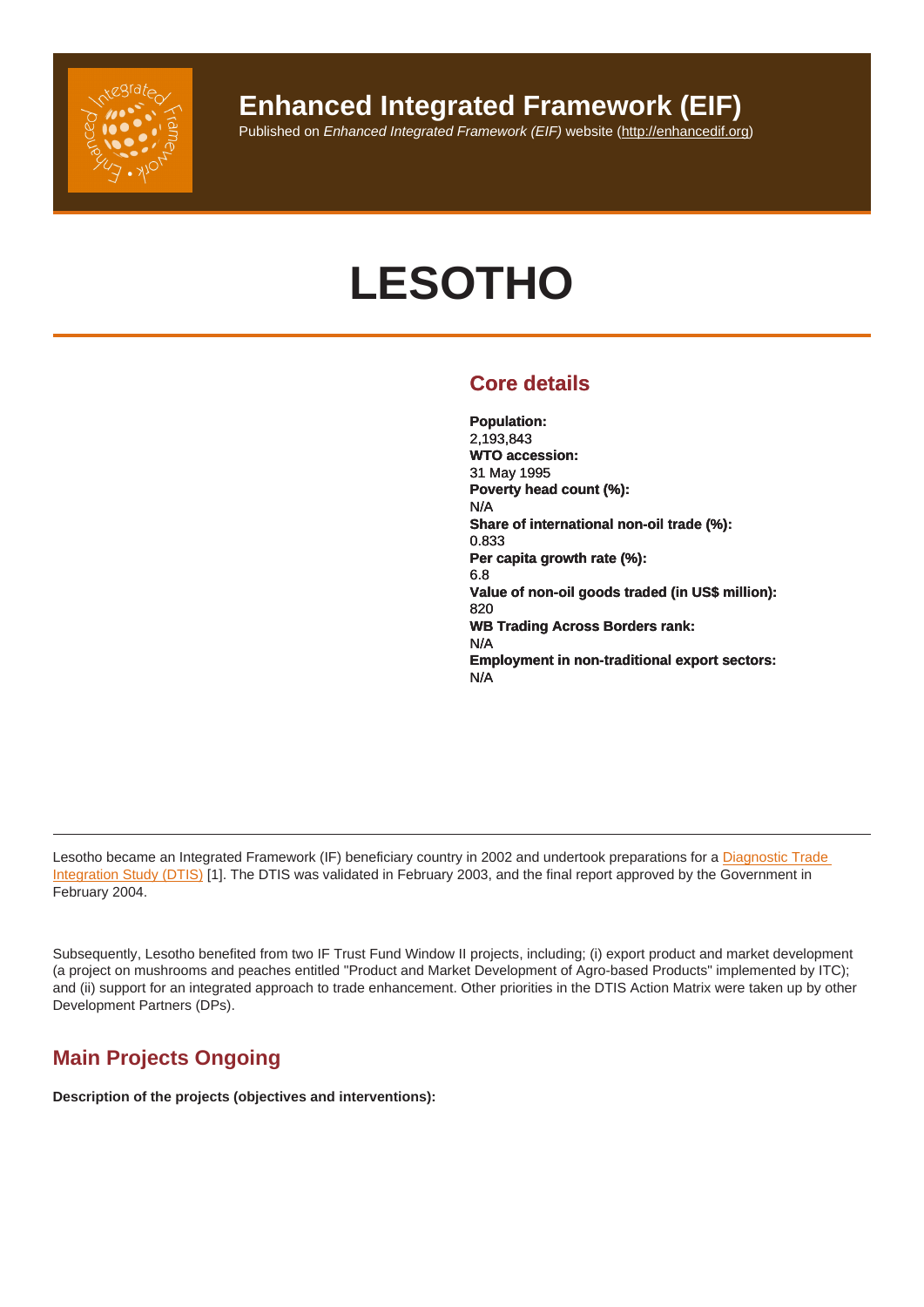Under the EIF, Lesotho has been implementing its Tier 1 project, 'Support to National Implementation Arrangements (NIAs)', since July 2010, having been approved by the EIF Board in January 2010. The project aims at strengthening Lesotho's integration into the world trading environment and complements the implementation of the Poverty Reduction Strategy, as well as the country's efforts in raising competitiveness, productive capacity and product diversification. The project focused on supporting the EIF National Implementation Unit (NIU) to build and strengthen capacity for the coordination of activities related to, particularly, trade mainstreaming, donor coordination and productive capacity building.

Lesotho's Tier 1 project has been extended into phase 2 with approval from the EIF Board in May 2014, after a satisfactory Tier 1 Mid-term evaluation in 2013. The Tier 1 phase 2 project (May 2014 to May 2016) will continue to strengthen Lesotho's integration into the global trading system and operationalize the National Strategic Development Plan (NSDP), the DTIS Update (DTISU) and the Medium-term Programme (MTP) so as to accelerate the country's efforts in raising productive capacity, product and market diversification and product competitiveness, both locally and abroad.

In December 2012, Lesotho's Tier 2 Agriculture Trade Development project was approved by the EIF Board. The project aims to develop national capacity in production and marketing of high-value fresh fruit and vegetables. This capacity building will enable smallholder farmers to supply products that meet buyers' requirements, such as in standards and quality for hotels, supermarkets and other retail outlets within and outside of Lesotho.

This project has been driven and led by two key Ministries: Ministry of Trade and Industry, Cooperatives and Marketing (MTICM) and Ministry of Agriculture and Food Security, with technical assistance from ITC. The project focuses on three actions:

- First, building capacity of the smallholders to acquire and use greenhouse technology in producing fresh fruit and vegetables for local and international markets.
- Second, building national capacity and knowledge on product standards and their assessment.
- Finally, building soft infrastructure to facilitate operations of a supply/value chain system that connects fruit and vegetable producers to export markets, including financial support to the producers.

#### **Main progresses to date:**

#### **Tier 1 project**

[Lesotho's DTISU](http://enhancedif.org/en/system/files/uploads/lesotho_dtisu_2012.pdf) [2] was undertaken by USAID and validated in September 2012. The DTISU was formally published in 2013 in both English and Sesotho versions and distributed to all consulted and interviewed participants. These included Government Ministries and Parastatals, Private Sector Organizations, Non-Governmental Organizations, District Administrators and District Officials as well as to all of Lesotho's Foreign Missions.

The DTISU reviews the progress in implementing the DTIS Action Matrix, identifies gaps, constraints, challenges and opportunities. It also makes recommendations for further reform aimed at strengthening the enabling environment for trade and investment promotion and related capacity building for both government institutions and private sector for export expansion.

The NSDP 2012/13-2016/17 was finalized in March 2012 and explicitly includes trade issues. Implementation of the trade elements of the NSDP was included in the MTP, which was finalized in 2013. Lesotho was one of the two pilot countries to prepare a MTP with the assistance of the Executive Secretariat for the EIF.

In a joint initiative Lesotho organized Round Table discussions with DPs, International Agencies and private sector as part of the Lesotho Investment Forum Event in South Africa in March 2014. The Round Table discussion explored avenues to achieve the objective of inclusive and balanced economic and human development. In follow up, the NIU are working with DPs to raise resources for the implementation of the MTP.

As part of the Tier 1 Phase 2 project, Lesotho plans to prepare a National Trade Policy (NTP) and a National Export Strategy (NES). In preparation, the NIU worked with UNCTAD to host a two-day workshop in December 2013 on "Mainstreaming Trade into the National Development Strategies". The workshop had a wide range of participation from government, parliament, senate, private sector, academia and non-governmental organizations, and other resident DPs.

The Tier 1 project facilitated organizational support for the One-Stop Business Facilitation Centre through a planning workshop. There is now joint cooperation in the implementation of the One Stop Business Facilitation Centre between the World Bank, UNDP and the EIF.

In 2013, the Tier 1 project also supported the development and validation of the Consumer Protection Policy 2013 as well as publicity and dissemination of the policy to stakeholders.

The Tier 1 project has facilitated the validation of the National Industrial Upgrading and Modernization Programme, the participation of Lesotho in the Fourth Meeting of Trade Ministers for Landlocked Developing Countries, as well as the UNDP Technical Meeting on Gender and Trade Mainstreaming into National Development Strategies held in Pretoria.

The project has also facilitated and funded Lesotho's participation in the SADC-EPA States Technical Working Group on Services and Investment, 08-13 November, 2013.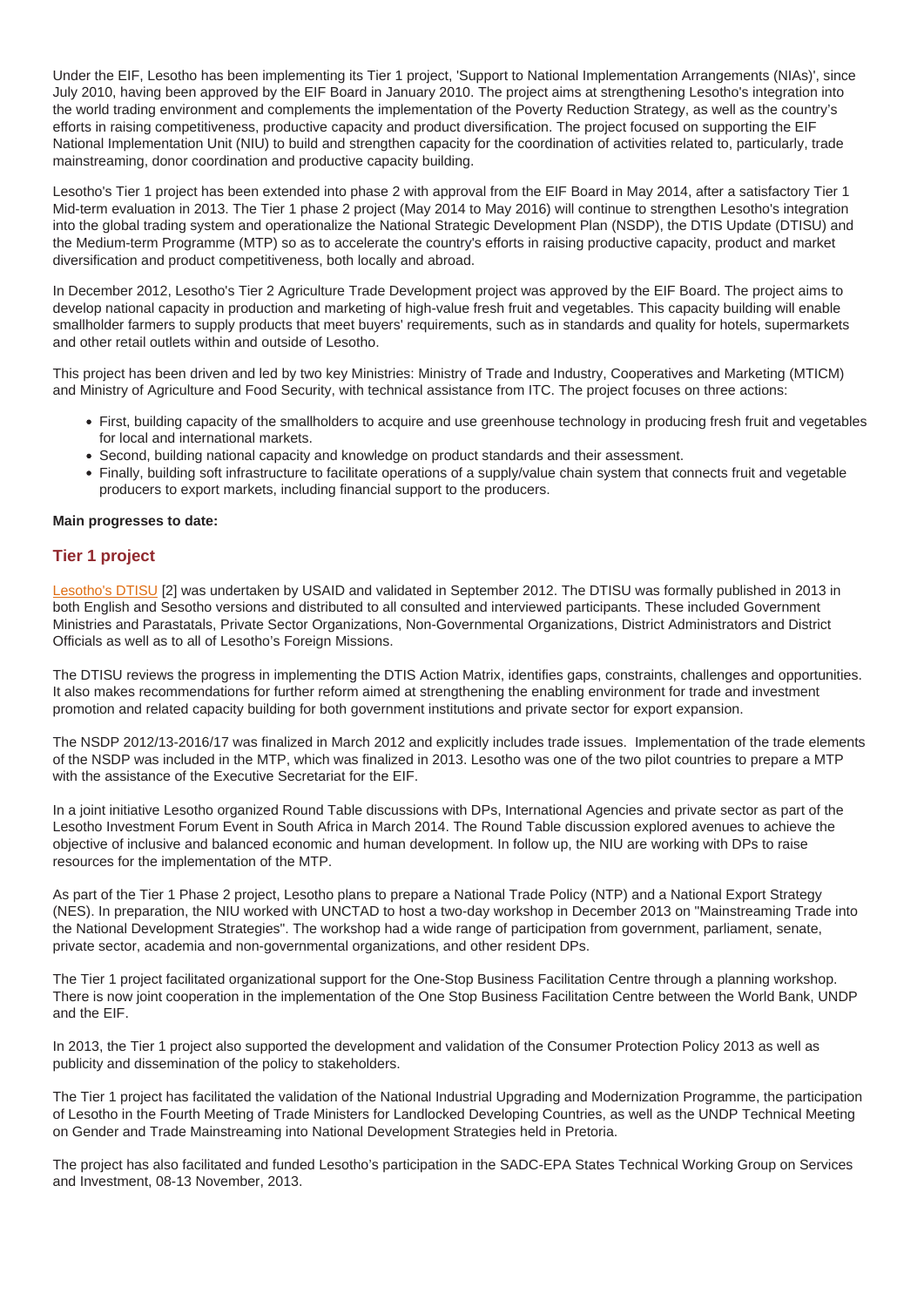Through the EIF programme in Lesotho, an outreach programme was conducted in September 2013 across ten districts in the country, to increase awareness on trade and trade-related programmes at the district level for government officials, the private sector, non-governmental organizations and the civil society. The MTICM Minister and the Permanent Secretary participated in around half of these district events.

During 2013, at least two events were held with NSC Members to enhance their understanding of the EIF processes and engage with DPs, including a breakfast meeting prior to the DTISU validation with the participation of a number of Ministers, Ambassadors and private sector representatives.

In 2012, UNDP undertook a capacity needs assessment of trade-related institutions in Lesotho. The study was carried out during the period of the finalization of the DTISU allowing for synergies in the processes. The resulting analysis and plan was validated in December 2012 at a stakeholder workshop. The assessment provides recommendations relating to awareness of trade issues; MTICM institutional framework; leadership and management skills; developing trade strategies; inter-ministerial coordination; trade data and information; communications and IT; as well as M&E.

In October 2012, a Private Sector Roundtable was organized through the EIF Tier 1 project to support the national trade agenda.

**Outreach activities:** Lesotho was part of the film ["Trade Works"](https://www.youtube.com/watch?v=24umOx4qk9E&list=FLzpIFznAzY142UXcUeFRyTg) [3], which has been used to sensitize members of the NSC. An international consultant developed a communications strategy, working closely with the MTICM communications lead to profile the importance of trade and development. Support is on-going from the ES to align the strategy to the NIU work plan and in promoting impact-focused outreach activities.

In rolling out the strategy, Lesotho has developed a [website on EIF delivery](http://www.eif.org.ls/) [4] informing partners of the status of programme implementation and using it as a forum to engage wider trade and trade?related departments as well as DPs. Lesotho also features in the [EIF country profile series](https://www.youtube.com/watch?v=24umOx4qk9E&list=FLzpIFznAzY142UXcUeFRyTg) [3], which have been widely disseminated to engage the different stakeholders in driving forward programme implementation.

Lesotho has also been strong in advocating trade for poverty reduction using the DTISU as a roadmap for these purposes. With committed partnership support, a Lesotho post-DTIS event was hosted by UNCTAD in 2012 focusing on using inter-agency cooperation to reduce poverty through trade. Lesotho also participated in the first EIF M&E and Communications Regional Workshop for African Anglophone countries in April 2013 in Zambia.

In February 2012, Lesotho hosted an EIF regional awareness raising workshop on the objectives, principles and implementation of the EIF programme for Eastern and Southern African EIF Countries.

## **Tier 2 project**

Lesotho's 'Agriculture Trade Development Project for the Fresh Produce Sector' contributes to the enhancement of Lesotho's sustainable economic growth, employment, food security, nutrition and poverty alleviation through building and strengthening the capacity of smallholder producers to commercialize, diversify and promote production of fresh fruits and vegetables for domestic and export markets.

In terms of capacity building for agricultural purposes, the fresh produce sector project will directly benefit 1,050 farmers, of which 30% are women.

The EIF Tier 2 project has strong potential for synergies with a World Bank Private Sector support project which also includes work on greenhouse technology. There is also cooperation with China in the operations of the Mushroom factory, with China providing technical assistance and expertise in the production process.

Forty Greenhouses and 21 hail net houses have been distributed and installed in four districts (Leribe, Mafeteng, Maseru and Teyateyaneng) to local producers.

Thirty-seven Horticultural District Officers from ten districts have been trained on the Greenhouse and hail nets Installation, handling, seedling production, transplantation, drip irrigation systems, plant health protection and general factors concerning good agricultural practices.

Thirty-seven Field Services Officers and Agronomists from the Ministry of Agriculture and Food Security and from MTICM were trained (Training of Trainers) on Protected Plant Technology and good agricultural practices.

Furthermore, four officials from the Departments of Standards and Quality Assurance, Agricultural Research and Disease and Plant Control have undertaken a training attachment in Kenya.

On 7th November 2013, the first seeds (cucumbers, sweet peppers (green, yellow and red) and tomato) were planted. Moreover, the initial batch of cucumber seeds matured much more rapidly than expected indicating that Lesotho cucumbers may have a production advantage of 20 days compared to the production and harvesting norm.

#### **Outlook:**

There is ongoing resource mobilization for implementation of the MTP and greater integration of the NIU into the Ministry's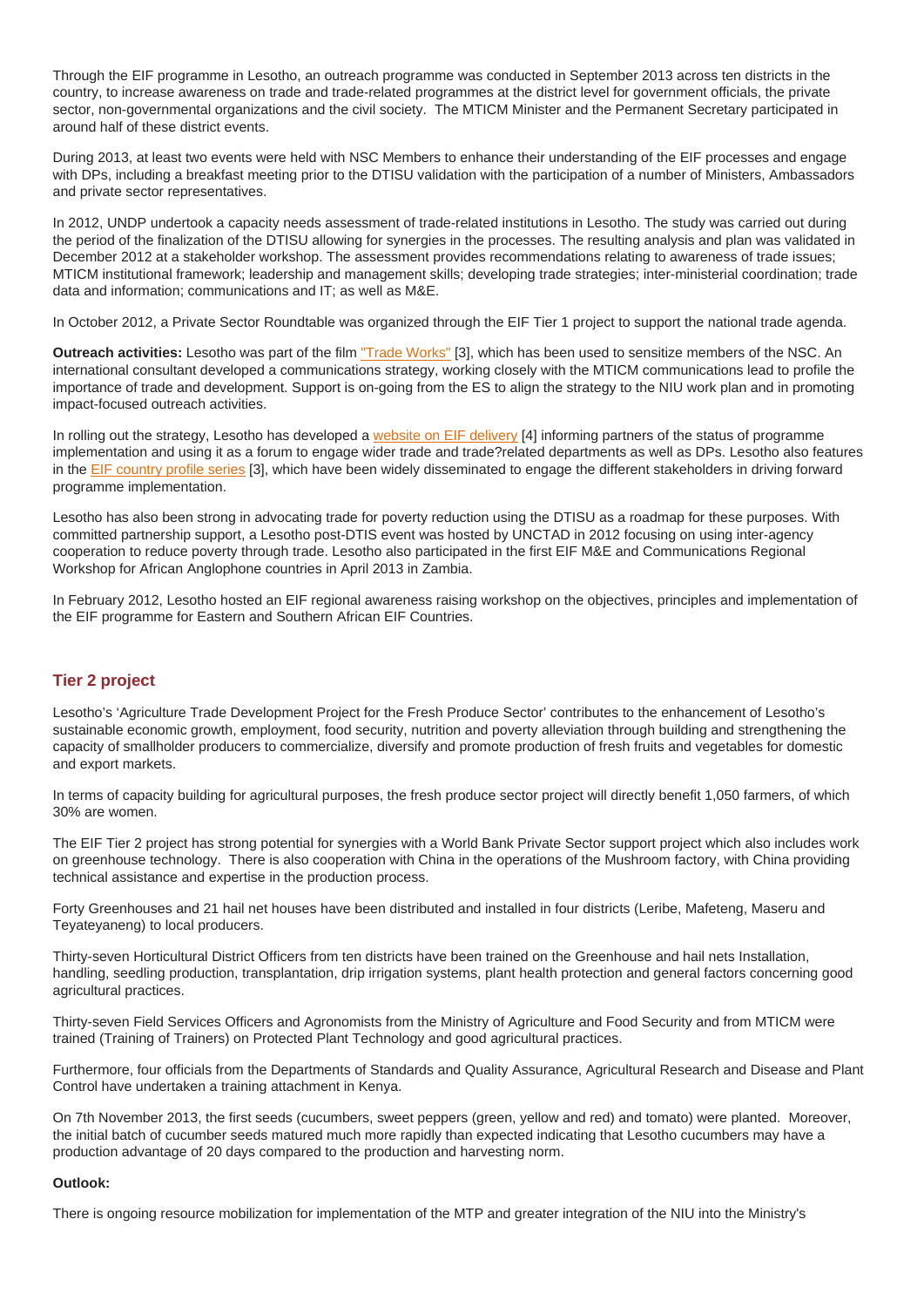Work under way with UNCTAD, ITC and UNDP on drafting a NTP and a NES.

# **Results**

The Diagnostic Trade Integration Study (DTIS) process has been used as a catalyst to improve the business environment, promote private sector development and to pilot some new crops (especially since Lesotho is an agro-based economy with 80% of the population living in rural areas engaged in subsistence farming practices). Several relevant legislative changes and new laws have also been undertaken since, and through the DTIS, Government has managed to better engage with Development Partners to take forward the prioritized national action plans.

Earlier EIF support under the Integrated Framework driven by the EIF National Implementation Unit working with ITC and in collaboration with the Ministry of Agriculture, led to the establishment of a Center Mother Unit (experimental station) for spawn production and training of farmers in growing mushrooms. This helped over 5,000 individuals and families across ten districts, 60% of them women and over 12% living with HIV/AIDS.

Farmers' production also increased to 25kg of edible and medicinal mushrooms per square metre which significantly increased their earnings and income. The project also attracted further funding of US\$750,000 from China to increase production and export. Lesotho is working to replicate this success in its EIF Tier 2 project promoting the production of fresh fruits and vegetables for domestic and export markets.

Moreover, under the IF funded feasibility study for the peach industry, 7,000 trees were distributed to farmers in six districts to kickstart peaches' production for exports. The study also included the carrying out of market surveys and an export awareness campaign on peaches' high value market potential.

## **Links**

EIF Lesotho <http://www.eif.org.ls/> [4] Lesotho, Ministry of Trade and Industry, Cooperatives and Marketing (MTICM) <http://www.trade.gov.ls/home/> [5]

# **State of implementation**

#### **TIER 1 OUTCOME AND INDICATORS**

**Outcome 1:** Sufficient institutional and management capacity built in Lesotho to formulate and implement trade-related strategies and implementation plans

| Outcome 1 indicators                       | <b>Baseline</b> | '10 | '11 | '12 |
|--------------------------------------------|-----------------|-----|-----|-----|
| O1.1: Support to NIAs (Y/N)                | No              | Yes | Yes | Yes |
| O1.2: DTIS Action Matrix (Date)            | No              | No  | No  | Yes |
| O1.3: Fiduciary capacity (1-5)             | N/A             |     |     | 3   |
| $\vert$ O1.4: Trade strategy updated (Y/N) | No              | No  | No  | No  |
| O1.5: Trade Strategy quality (1-5)         |                 |     |     | 5   |
| O1.6 Trade strategy implemented (1-5)      |                 |     |     | 5   |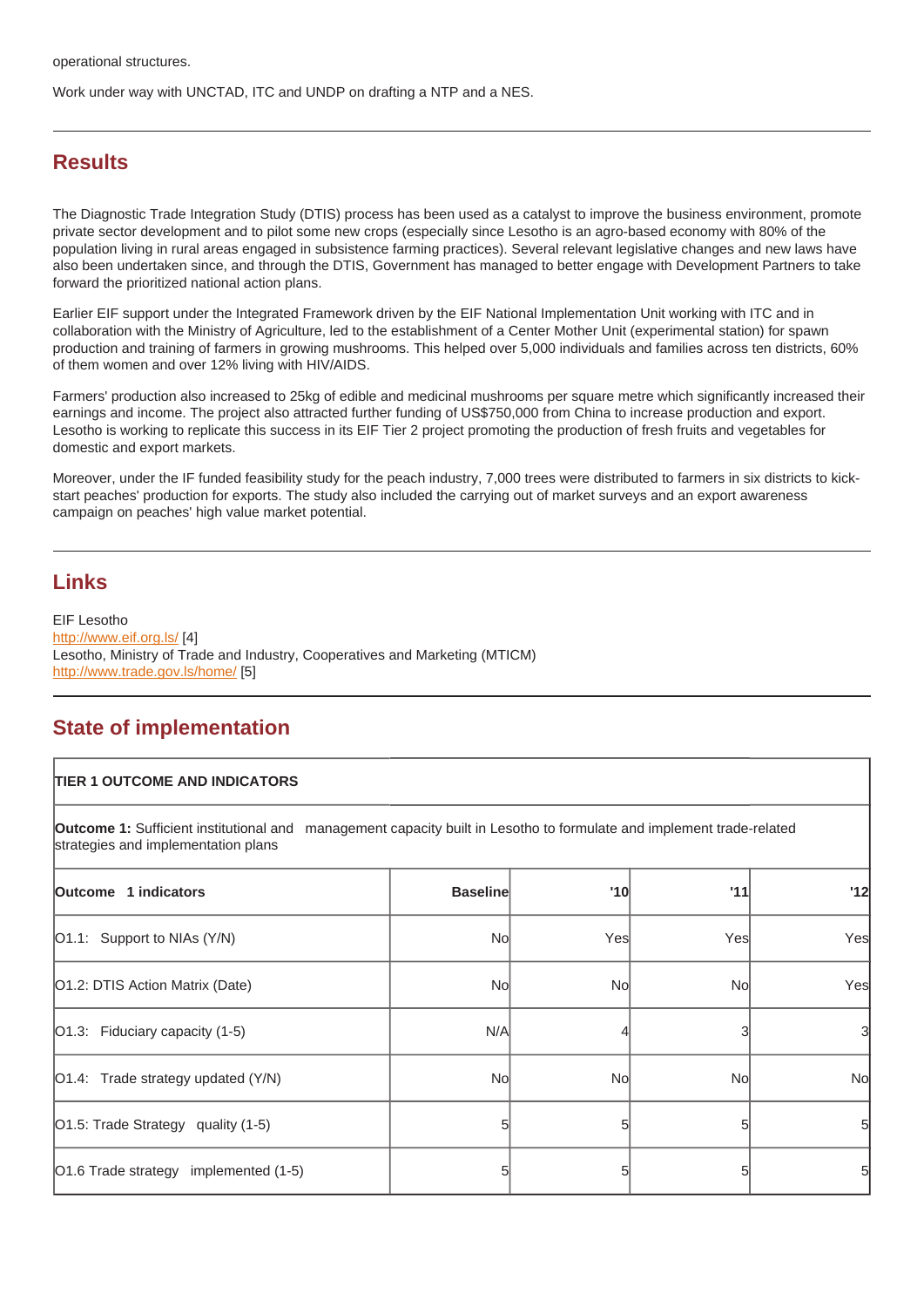| <b>Outcome 2:</b> Lesotho mainstreams trade into its national development strategies and plans |                 |      |      |                                         |
|------------------------------------------------------------------------------------------------|-----------------|------|------|-----------------------------------------|
| <b>Outcome 2 indicators</b>                                                                    | <b>Baseline</b> | '10  | '11  | $^{\prime}$ 12 $\overline{\phantom{a}}$ |
| [O2.1: Trade in the National Development Plan (1-5)]                                           |                 |      |      |                                         |
| O2.2: Trade in Productive Sector Strategies (Y/N)                                              | Yesl            | Yesl | Yesl | Yesl                                    |
| [O2.3: Public-Private Dialogue (Y/N)                                                           |                 |      |      |                                         |

**Outcome 3:** Coordinated delivery of trade-related resources (funding, TA, etc.) by donors and implementing agencies to implement country priorities following the adoption of the DTIS Action Matrix

| <b>Outcome 3 indicators</b>                                               | <b>Baseline</b> | '10  | '11  | '12       |
|---------------------------------------------------------------------------|-----------------|------|------|-----------|
| O3.1: Annual joint sector implementation overview<br>(Y/N)                | Nol             | Nol  | No   | <b>No</b> |
| [O3.2: Frequency of Government-Donor consultation<br>$ $ in trade $(1-5)$ |                 |      |      |           |
| 03.3: UN-CEB Cluster activities based on DTIS<br>Action Matrix (Y/N)      | Yesl            | Yesl | Yesl | Yes       |
| [O3.4: Joint donor initiatives in trade (Y/N)                             | Nol             | Nol  | No   | N/A       |

| <b>Outcome 4:</b> Lesotho secures resources in support of initiatives that address DTIS Action Matrix priorities |                 |     |      |      |
|------------------------------------------------------------------------------------------------------------------|-----------------|-----|------|------|
| <b>Outcome 4 indicators</b>                                                                                      | <b>Baseline</b> | '10 | '11  | '12l |
| [O4.1: Medium-term Programme (1-5)                                                                               |                 |     |      | 51   |
| [O4.2: Government budget contribution (Y/N)                                                                      |                 |     | Yesl | Yesl |
| [O4.4: Number and amount of projects funded from<br><b>DTIS Action Matrix (in US\$ million)</b>                  |                 |     |      | N/A  |

# **Financial information**

## **DTIS Update**

Starting date / End date 30/01/2012 Approved Budget 160,000 Board Approval Date 26/01/2010 Disbursement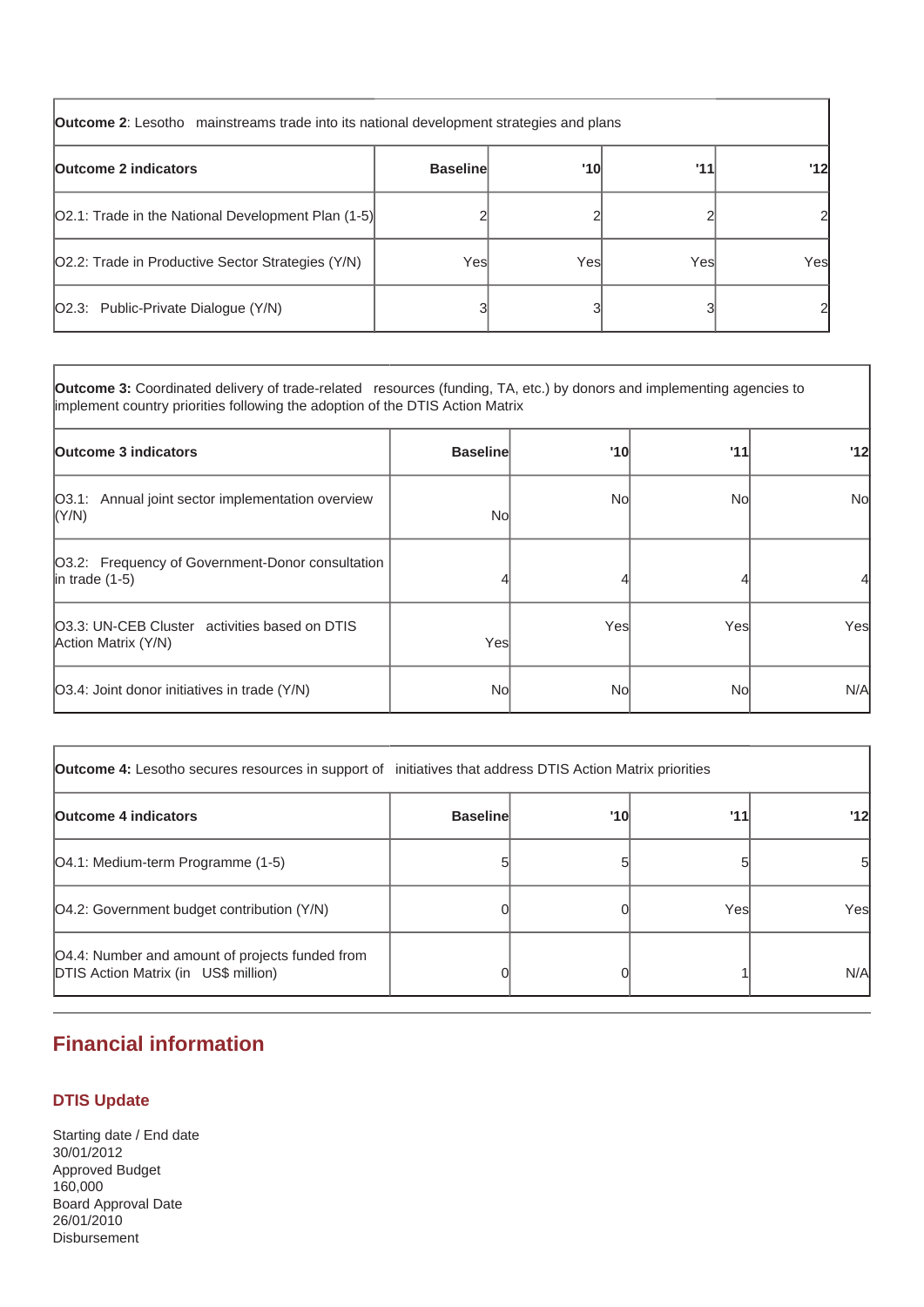160,000 Expenditure Reported 160,000 MOU Approval Date 22/12/2011 MOU Expiry Date 21/12/2012 Phase: Completed

### **NIA Support**

Starting date / End date 15/07/2010 Approved Budget 1,474,000 Board Approval Date 26/01/2010 Disbursement 949,000 Expenditure Reported 942,565 MOU Approval Date 25/03/2010 MOU Expiry Date 30/06/2016 Phase: Implementation

## **Agriculture Productivity and Trade Development**

Starting date / End date 30/01/2013 Approved Budget 2,735,685 Board Approval Date 21/12/2012 Disbursement 2,735,685 Expenditure Reported 1,408,144 MOU Approval Date 17/01/2013 MOU Expiry Date 31/12/2015 Phase: Implementation

# **Contact**

## **Focal Point**

#### **Mr. Moahloli MPHAKA**

Permanent Secretary Ministry of Trade and Industry, Cooperatives and Marketing P.O. Box 747, Phase 2 LNDC Block, level 3 Maseru, Lesotho Tel: +266 22 31 74 54; +266 22 31 28 02

#### **NIU Coordinator**

#### **Mr. Bokang MONTSI**

Economic Planning Division, EIF Project Coordinator Ministry of Trade and Industry, Cooperatives and Marketing Kingsway Rd., 2nd floor, P.O. Box 474